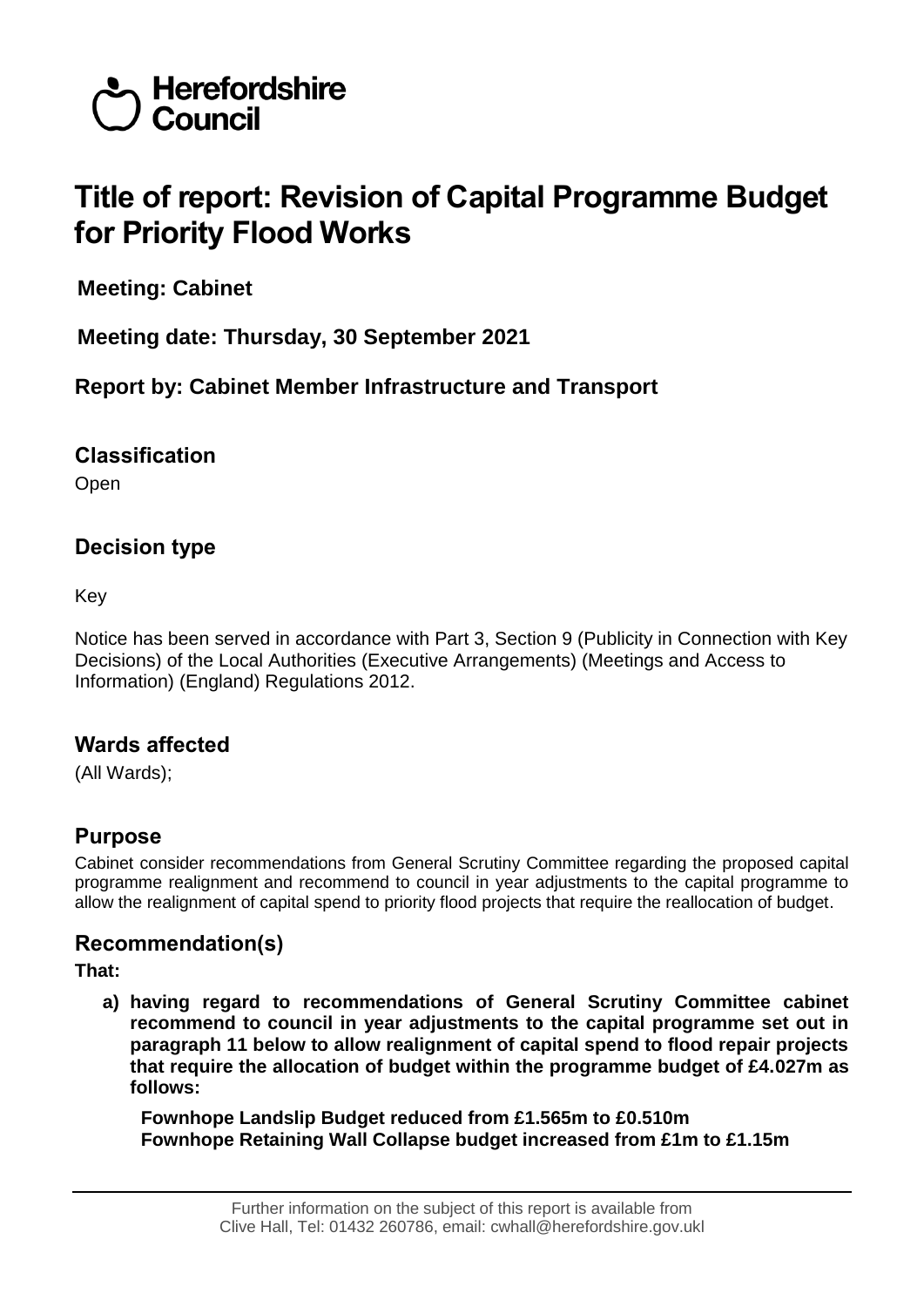**Unallocated budget of £905k from combined Fownhope budgets remains as contingency for remaining flood works**

**b) The Cabinet member for infrastructure and transport is delegated authority (in consultation with the Section 151 officer) to realign the Whitney on Wye and/or the Various Damage site budgets as costs for these works are confirmed.**

#### **Alternative options**

- 1. Not to approve the proposed amendments. This is not recommended as:
	- a. This would mean that sums certified as due for works that were required to complete the Fownhope repairs could not be paid. The council would be in breach of contract and have acted contrary to the requirements of the Housing Grants, Construction and Regeneration Act 1996.
	- b. It may not be possible to complete all remaining Priority Flood Repair Works.
- 2. Not to seek a delegation to make the in-year amendments to the capital budget. This is not recommended as the re-alignment of the capital budget is within the overall programme budget envelope of the £4.027m allocated by Council for the repair of the Priority Flood Repair Works and therefore does not adversely impact on the council's financial position.

#### **Key considerations**

- 3. Storm Dennis hit Herefordshire during the weekend of 15 and 16 February 2020, resulting in significant damage and flooding, from both runoff and river overspill, with many of the rivers reaching their highest levels in 200 years. As part of a multi-agency response and recovery group the council successfully mobilised all resources to respond to the event.
- 4. The Bellwin scheme did not fund all repair needs following flooding in February 2020. With no further funding having been specifically made available by Government for recovery from Storm Dennis, the significant gap between what the Bellwin schemes provided and the cost of all necessary repairs, had to be met from within the capital programme.
- 5. A decision to progress priority flood repair works was taken under emergency powers at section 3.7.9 of the council's constitution on 30 April 2020.
- 6. Subsequently on 23 July 2020 cabinet considered funding options and made recommendations to Council for funding of the high priority repair works. On 4 August 2020 at an extraordinary council meeting council confirmed that the priority flood repair works project be added to the capital programme.
- 7. The decision taken by the Council on 4 August 2020 was that £4.027m (Priority Flood Repair Works) be added to the capital programme as a new programme; and that they were to be funded by extended prudential borrowing.
- 8. The £4.027m was made up from the following estimates: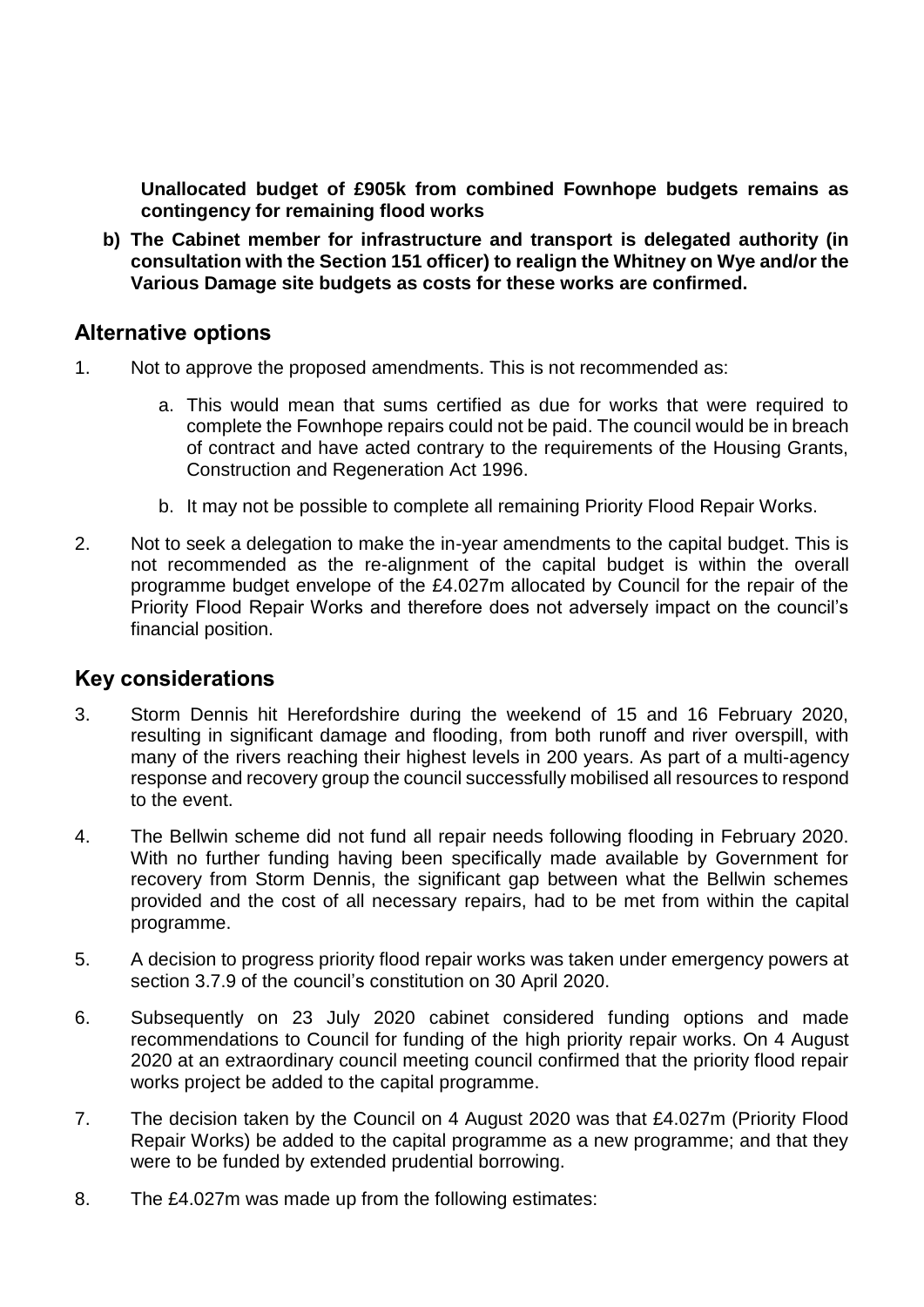| Scheme                                  | <b>Estimated Cost</b> |
|-----------------------------------------|-----------------------|
| Fownhope Landslip (Lechmere Ley)        | £1,565,000            |
| <b>Fownhope Retaining Wall Collapse</b> | £1,000,000            |
| Whitney on Wye Instability              | £500,000              |
| Various Damage Sites (67 No)            | £962,000              |
| Total                                   | £4,027,000            |

- 9. As work has progressed on these priority flood works the true cost of the repairs has materialised and these differ from the original estimates made in the period following Storm Dennis. Consequently, project budgets are requested to be realigned to account for project outturn to date and enable all payments due for these necessary repair works to be made. This all with a view to completing the programme within the overall budget set for the entire programme of Priority Flood Repair Works.
- 10. Realignment of funding is required as follows:
	- Given that:
		- $\circ$  the estimated cost for the repair of the Fownhope Landslip was £1.565m; and
		- $\circ$  the sum certified as due in accordance with the Public Realm Services Contract (PRSC) for this completed scheme is £0.508m,

approval is sought to reduce the budget for this scheme to £0.51m.

- Given that:
	- o the estimated cost for the repair of the Fownhope Retaining Wall Collapse was £1m; and
	- $\circ$  the sum certified as due in accordance with the PRSC for this completed scheme is £1.066m; and
	- o c£36k of other expenditure has been necessarily incurred to gain access to land and provide revised public transport arrangements during the closure of the B4224 at Fownhope.
	- o Further land and compensation costs may be incurred

approval is sought to increase the budget for this scheme to £1.15m.

- It should be noted that:
	- o the sum certified as due for the Fownhope Retaining Wall Collapse includes c£70k costs that have yet to be paid to BBLP and interest will be due on this late payment, funded from revenue budgets.
	- o construction contracts are subject to the requirements set by the Housing Grants, Construction and Regeneration Act 1996. In the event that the contractor had to perform additional work to complete the construction, and the reason for that additional works is a matter which is identified as being at the client's risk, then the contractor is due to be paid that additional sum as part of the sums due to them. The sum due must be certified under the contract for payment.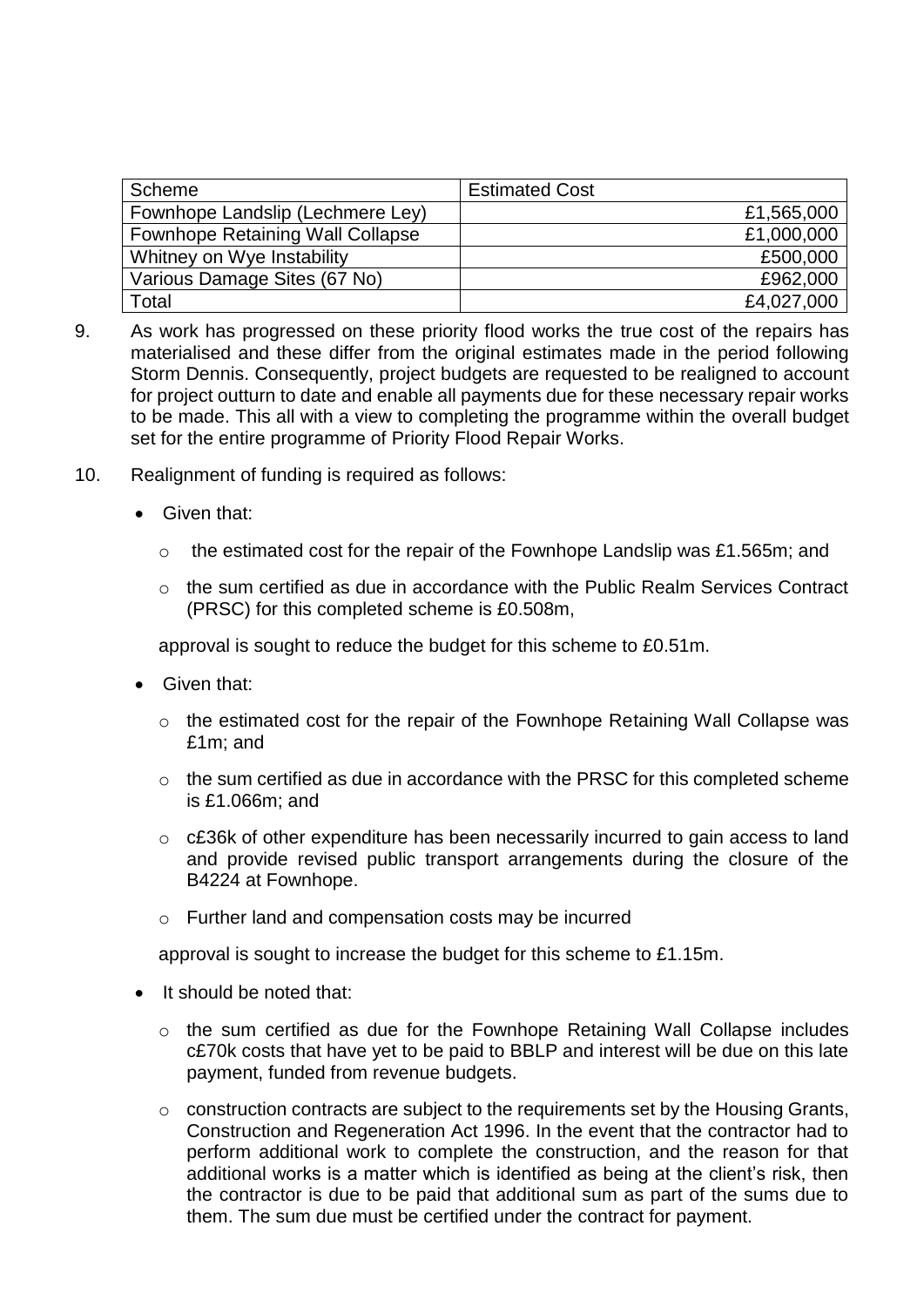- o council officers can only make payments in accordance with the authority delegated to them. Meaning that whilst the aforementioned sums are certified as due, officers do not have the authority to make the payment that is due, unless the budget is realigned as described. Payment of Stone Cottage costs above approved budget have been withheld by Section 151 officer to date,
- o as a consequence of this realignment the sums due for works done can now be paid in accordance with the PRSC and the requirements for payment in construction contracts as established by Section 111 of the Housing Grants, Construction and Regeneration Act 1996.
- Given that the:
	- o report to Council on 4 August 2020 set the budget for this programme of Priority Flood Repair Works at £4.027m;
	- o the total of realigned capital estimates for the two completed schemes is £0.905m below the total of the original estimates. Original costs were based on estimates produced shortly after the Storm Dennis flood events based on the level of anticipated works required at that time. This has been updated as the design were developed and works completed.
	- o the service does not anticipate any substantial further expense in respect to works for both the Fownhope Landslip and the Fownhope Retaining Wall Collapse further to those set out above; and
	- $\circ$  a review of estimates for the necessary work that remain, which will be best completed following receipt of tenders and the detailed contemporary quantification of works on a site by site basis, may identify the need for an adjustment in the budgets required for the remaining elements of this programme.

the Cabinet member for infrastructure and transport is delegated authority (in consultation with the Section 151 officer) to realign the Whitney on Wye and/or the Various Damage site budgets as costs for these works are confirmed.

In summary the budgets for the Priority Flood Repair Works Capital Programme be realigned as follows:

| Project                   | <b>Original Capital</b> | Realigned        | Rationale           |
|---------------------------|-------------------------|------------------|---------------------|
|                           | <b>Estimates</b>        | Capital          |                     |
|                           |                         | <b>Estimates</b> |                     |
| Fownhope Landslip         | £1,565,000              | £510,000         | To align to project |
|                           |                         |                  | outturn cost        |
| Fownhope                  | £1,000,000              | £1,150,000       | To align to project |
| <b>Retaining Wall</b>     |                         |                  | outturn cost        |
| Collapse                  |                         |                  |                     |
| Whitney on Wye            | £500,000                | £500,000         |                     |
| Instability               |                         |                  |                     |
| Various damage            | £962,000                | £962,000         |                     |
| <b>Sites</b>              |                         |                  |                     |
| <b>Unallocated Budget</b> |                         | £905,000         | To account for      |
| / Contingency within      |                         |                  | uncertainty in the  |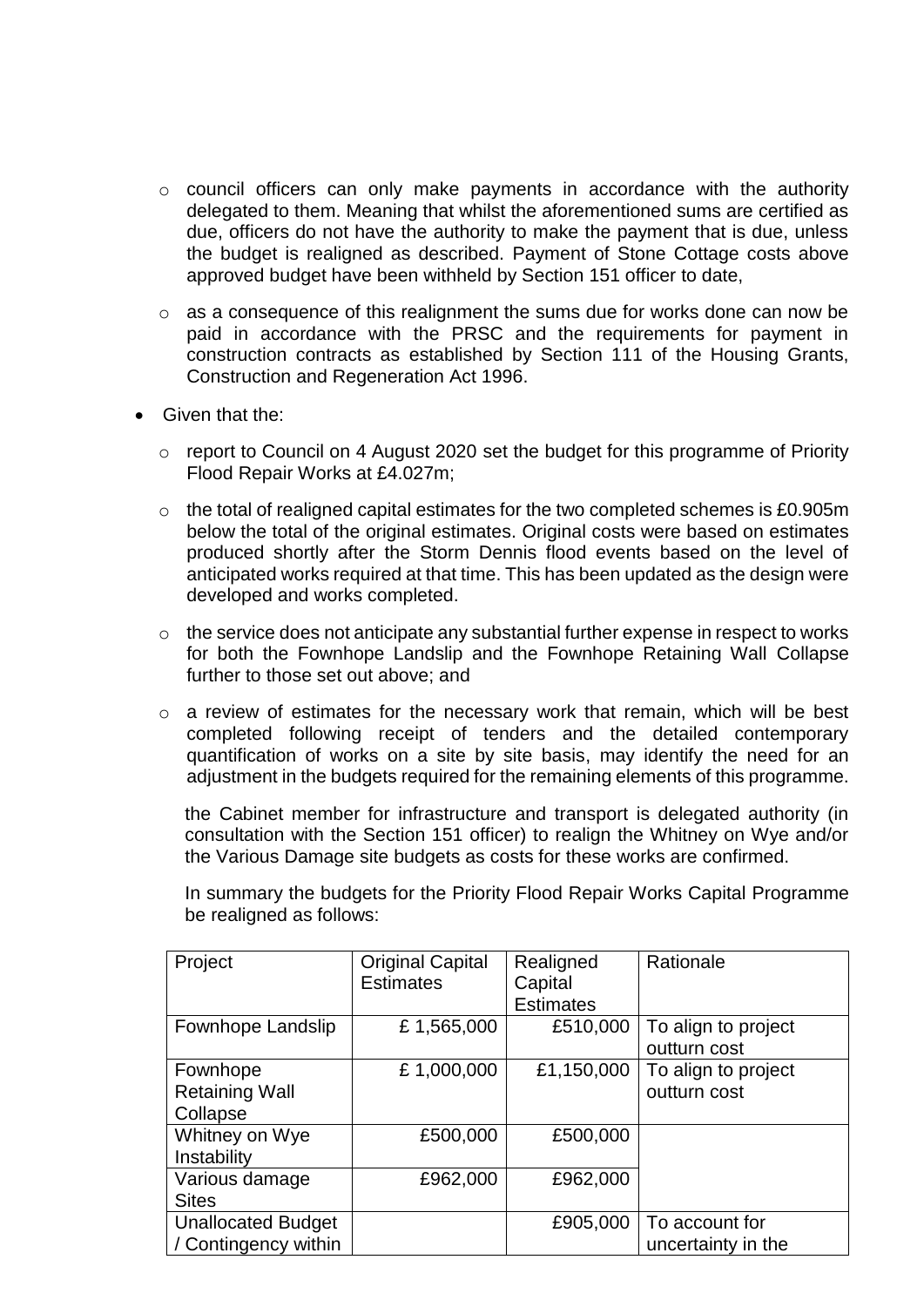| overall programme<br>budget |            |            | delivery of remaining<br>schemes. This given<br>that detailed scheme<br>design has yet to<br>conclude and<br>approximately 18<br>months has passed<br>since the original<br>capital estimates were<br>derived |
|-----------------------------|------------|------------|---------------------------------------------------------------------------------------------------------------------------------------------------------------------------------------------------------------|
| Total                       | £4,027,000 | £4,027,000 | No change to<br>programme budget                                                                                                                                                                              |

- 11. Council can provide a specific delegation for in year changes to the capital programme. This it is suggested is required to ensure that these vital works take place, as a decision for the cabinet member.
- 12. The remaining works comprise:
	- Completion of the Whitney on Wye design by BBLP through the Public Realm Contract followed by a tender process to secure a contractor to undertake the works outside of the PRC. Scheme costs will be reviewed as the detailed design is progressed prior to tenders being invited to undertake the repairs.
	- Award of contract to the successful contractor / tender to complete the 67 flood repair sites outside of the PRC. Costs will be updated following receipt of tenders and the detailed quantification of works on a site by site basis of the 67 sites.

## **Community impact**

13. These highway maintenance and flood repair works will contribute to the County Plan 2020 – 2024 ambitions by protecting the environment, safe communities and providing infrastructure that supports our economy. The investment will ensure the network is resilient to the extremes of weather and ensure the safety and availability of the infrastructure for our public and users of Herefordshire's highway network.

## **Environmental Impact**

- 14. The council provides and purchases a wide range of services for the people of Herefordshire. Together with partner organisations in the private, public and voluntary sectors we share a strong commitment to improving our environmental sustainability, achieving carbon neutrality and to protect and enhance Herefordshire's outstanding natural environment.
- 15. The allocation of funding for priority flood damage repairs and for works to enhance the resilience of the county's infrastructure to future storm events will contribute to the success of the County Plan by helping to increase flood resilience and improve residents' access to green space in Herefordshire via the highway network.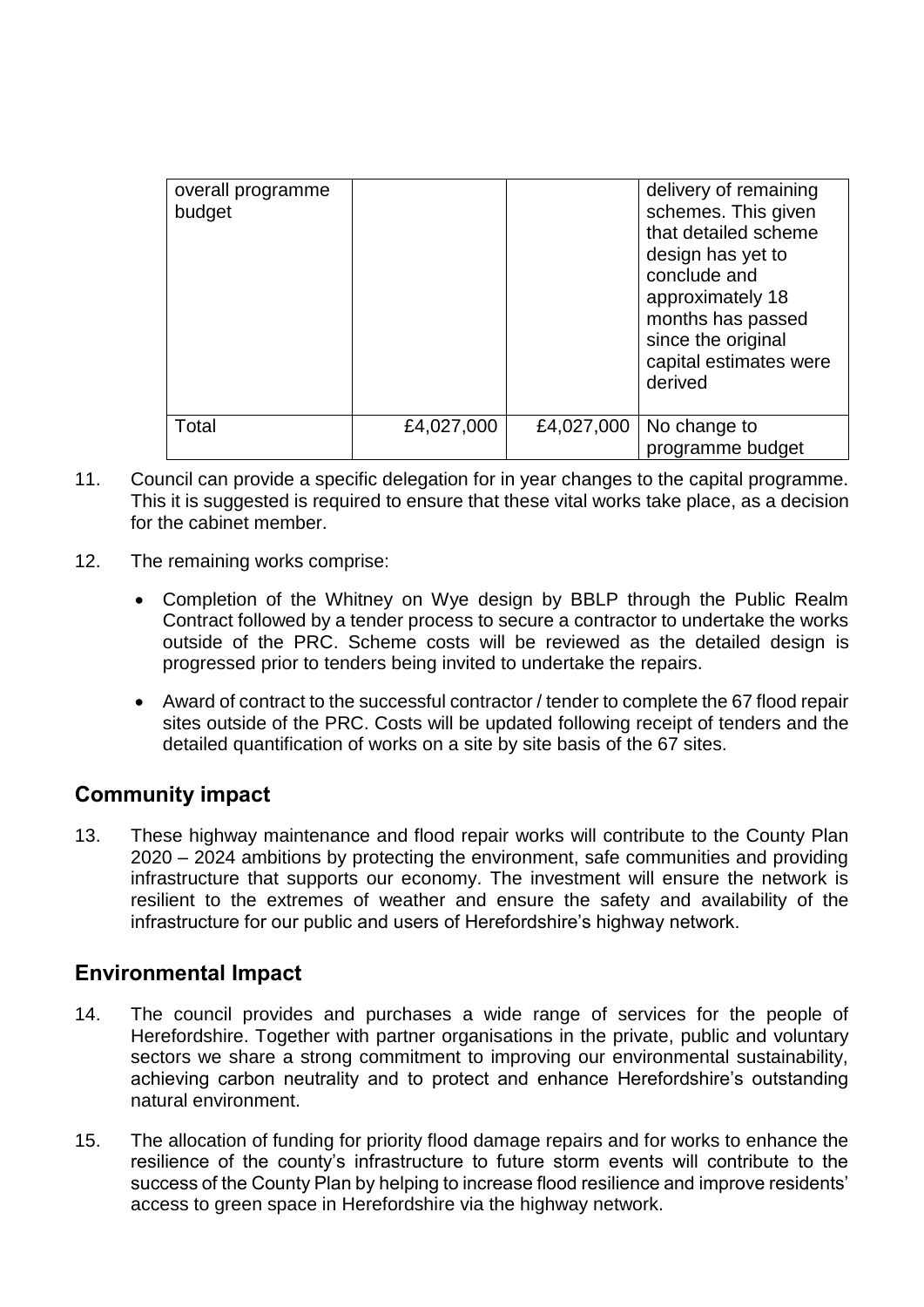- 16. The council provides and purchases a wide range of services for the people of Herefordshire. Together with partner organisations in the private, public and voluntary sectors we share a strong commitment to improving our environmental sustainability, achieving carbon neutrality and to protect and enhance Herefordshire's outstanding natural environment.
- 17. The development of these works has sought to minimise any adverse environmental impact and will actively seek opportunities to improve and enhance environmental performance. This through minimisation of waste and enabling sustainable and active travel options across the county as a result of improvement in the condition of our highways and restoration of access throughout the highway network by the repair of flood damage.

#### **Equality duty**

18. Under section 149 of the Equality Act 2010, the 'general duty' on public authorities is set out as follows:

A public authority must, in the exercise of its functions, have due regard to the need to –

- a) eliminate discrimination, harassment, victimisation and any other conduct that is prohibited by or under this Act;
- b) advance equality of opportunity between persons who share a relevant protected characteristic and persons who do not share it;
- c) foster good relations between persons who share a relevant protected characteristic and persons who do not share it.

The public sector equality duty (specific duty) requires us to consider how we can positively contribute to the advancement of equality and good relations, and demonstrate that we are paying 'due regard' in our decision making in the design of policies and in the delivery of services. Our providers will be made aware of their contractual requirements in regards to equality legislation.

#### **Resource implications**

- 19. The proposed resource implication is the realignment of capital funding within the sum decided for the works programme, this to enable the completion of all Priority Flood Repair Works and the payment of all sums certified as due for the completed works.
- 20. Project budgets are realigned to account for project outturn to date and enable all payments due to be made.
- 21. In summary the budgets for the Priority Flood Repair Works Capital Programme be realigned as follows: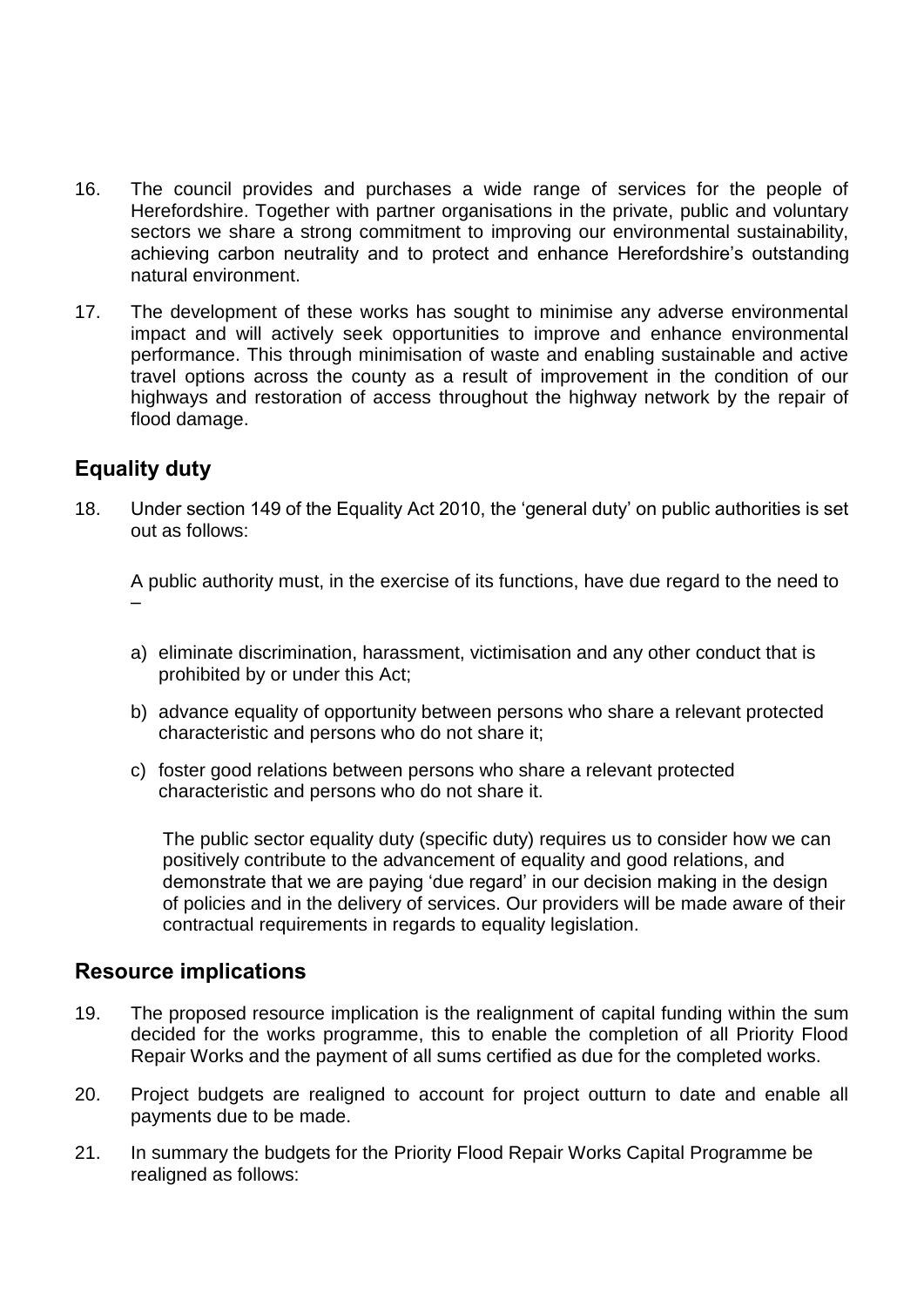| Project                                                                      | <b>Original Capital</b><br><b>Estimates</b> | <b>Realigned Capital</b><br><b>Estimates</b> | Rationale                                                                                                                                                                                                                                             |
|------------------------------------------------------------------------------|---------------------------------------------|----------------------------------------------|-------------------------------------------------------------------------------------------------------------------------------------------------------------------------------------------------------------------------------------------------------|
| Fownhope<br>Landslip                                                         | £1,565,000                                  | £510,000                                     | To align to project<br>outturn cost                                                                                                                                                                                                                   |
| Fownhope<br><b>Retaining Wall</b><br>Collapse                                | £1,000,000                                  | £1,150,000                                   | To align to project<br>outturn cost                                                                                                                                                                                                                   |
| Whitney on Wye<br>Instability                                                | £500,000                                    | £500,000                                     |                                                                                                                                                                                                                                                       |
| Various damage<br><b>Sites</b>                                               | £962,000                                    | £962,000                                     |                                                                                                                                                                                                                                                       |
| Unallocated<br>Budget /<br>Contingency within<br>overall programme<br>budget |                                             | £905,000                                     | To account for<br>uncertainty in the<br>delivery of remaining<br>schemes. This given<br>that detailed scheme<br>design has yet to<br>conclude and<br>approximately 18<br>months has passed<br>since the original<br>capital estimates were<br>derived |
| Total                                                                        | £4,027,000                                  | £4,027,000                                   | No change to<br>programme budget                                                                                                                                                                                                                      |

## **Legal implications**

22. There are no legal implications arising from this in year change to the budget.

#### **Risk management**

- 23. Funding all priority highway repairs, including those needed as a consequence of Storm Dennis, will ensure that the council is meeting its duty to maintain the highway network as Section 41 of the Highway Act.
- 24. Realignment of the capital programme as set out above will take account of past and current uncertainty in the delivery of remaining flood repair schemes given that detailed design of all elements has yet to conclude and approximately 18 months have passed since the original capital estimates were calculated.
- 25. The wellbeing, connectivity and prosperity of residents and business across the County, and potentially in neighbouring Counties, be unduly compromised by the ongoing deterioration in the condition of the highway. This particularly if that deterioration necessitates further road closures on the grounds of safety.
- 26. Sites damaged by Storm Dennis in February 2020 have suffered further damage and deterioration and will continue to do so by the time repairs are actioned, resulting in the